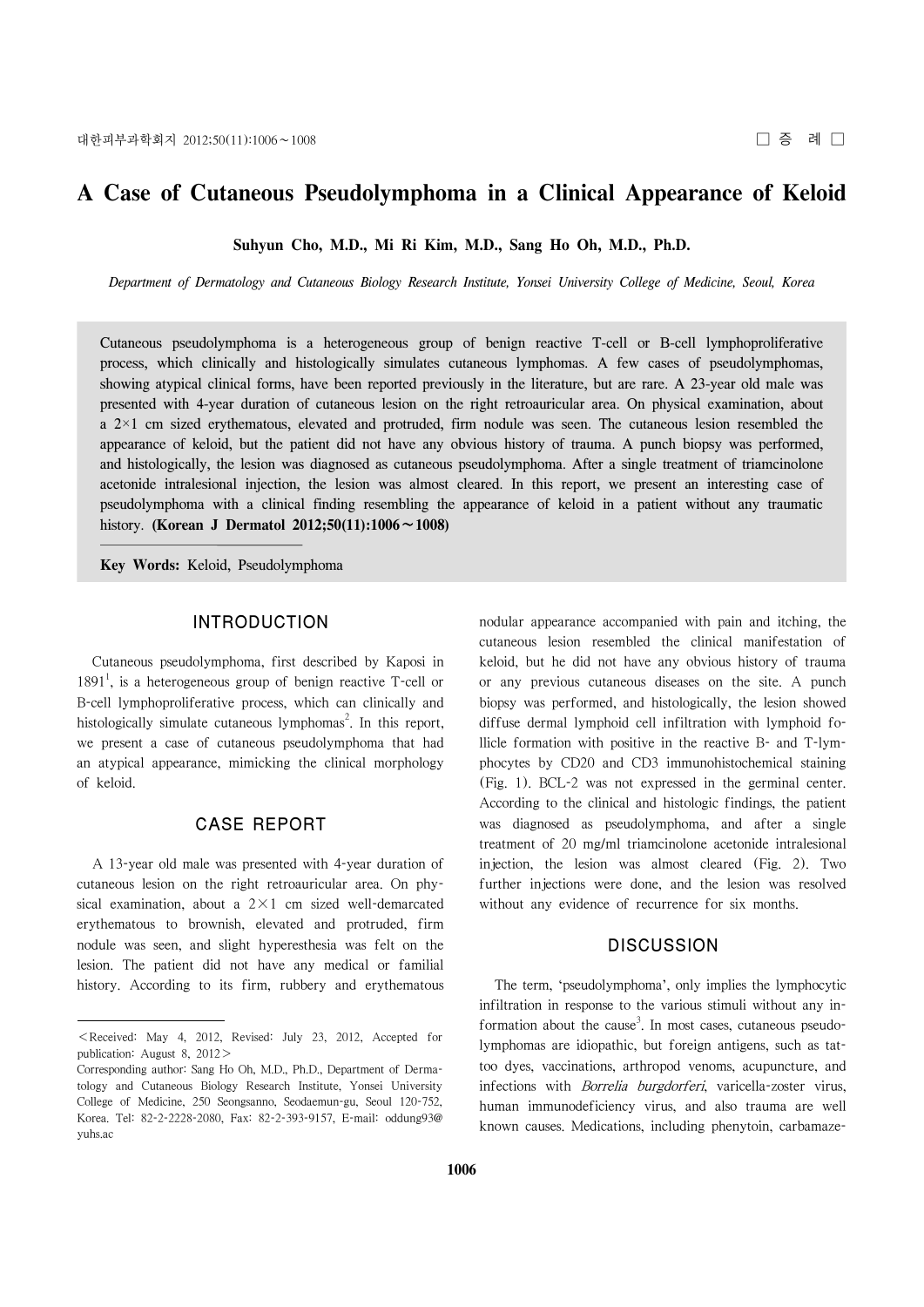

Fig. 1. Histologic findings shows diffuse dermal lymphoid cell infiltration with lymphoid follicle formation. (A) H&E  $\times$  40, (B) CD3  $\times$ 100, (C) CD20  $\times$ 100

Fig. 2. Clinical appearance of the cutaneous pseudolymphoma at initial visit (A) and 1 month after a single injection of intralesional corticosteroid (B)

pine, captopril, atenolol, verapamil, allopurinol, penicillin, dapsone, and etc. have also been reported to induce cutaneous pseudolymphomas<sup>3,4</sup>.

The cutaneous lesions of pseudolymphoma commonly present as an erythematous to brownish or violaceous solitary nodule, but it also commonly appears as single or multiple papules or infiltrated plaques. There has been some prior reports describing clinically unusual forms of cutaneous pseudolymphomas, appearing as ulcerating facial masses<sup>5</sup>, for example, but are rare. To our knowledge, cutaneous pseudolymphoma mimicking the clinical appearance of keloid has never been reported.

Different treatment options for cutaneous pseudolympho-

ma include antibiotics, intralesional or systemic corticosteroids, excision, cryosurgery, and local radiotherapy. In widespread cases, antimalarials and immune suppressants have also been successfully used<sup>3,4</sup>. Although spontaneous resolution is observed in some cases, the clinical course of cutaneous psudolymphoma widely varies, requiring proper treatment in many cases. Therefore, the treatment should be chosen considering various factors, such as the extent of disease and its biologic behavior, anatomical site, and the patients need. In our patient, as he presented with a single, localized cutaneous lesion, intralesional corticosteroid injection was attempted as the first choice resulting in successful clinical outcome.